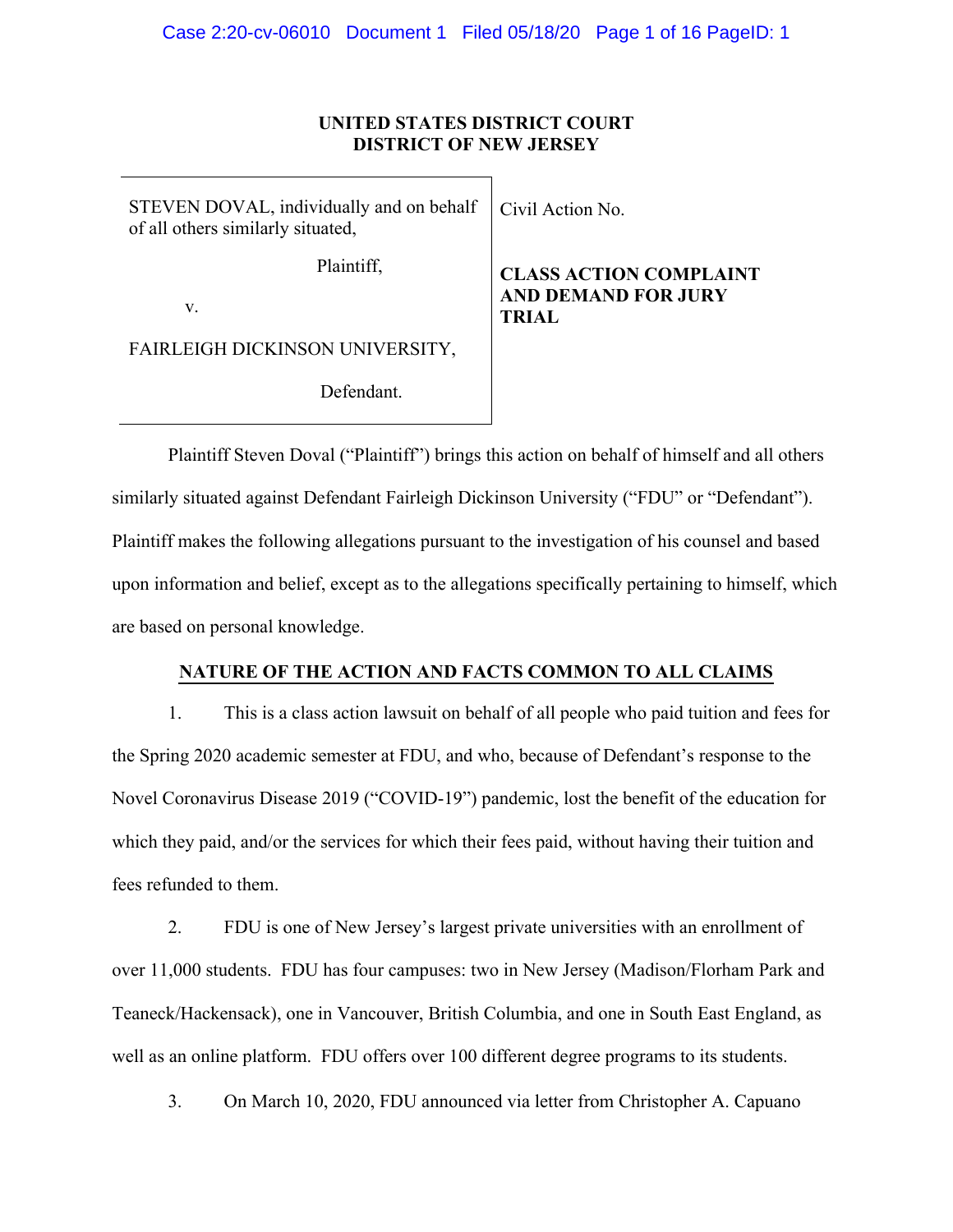#### Case 2:20-cv-06010 Document 1 Filed 05/18/20 Page 2 of 16 PageID: 2

(University President) that FDU was to suspend "face-to-face instruction on our New Jersey and Vancouver campuses and switch to remote (online) learning for all classes, effective Monday, March 16," the first day back from Spring Break.<sup>1</sup> On March 20, 2020, Mr. Capuano confirmed via website announcement that remote learning was to continue through the end of the Spring 2020 semseter.2

4. Thus, FDU has not held any in-person classes since March 6, 2020. Classes that have continued have only been offered in an online format, with no in-person instruction.

5. As a result of the closure of Defendant's facilities, Defendant has not delivered the educational services, facilities, access and/or opportunities that Mr. Doval and the putative class contracted and paid for. The online learning options being offered to FDU students are subpar in practically every aspect, from the lack of facilities, materials, and access to faculty. Students have been deprived of the opportunity for collaborative learning and in-person dialogue, feedback, and critique. The remote learning options are in no way the equivalent of the in-person education that Plaintiff and the putative class members contracted and paid for.

6. Nonetheless, FDU has not refunded any tuition or fees for the Spring 2020 Semester.

7. Plaintiff and the putative class are therefore entitled to a refund of tuition and fees for in-person educational services, facilities, access and/or opportunities that Defendant has not provided. Even if Defendant did not have a choice in cancelling in-person classes, it nevertheless has improperly retained funds for services it is not providing.

8. Plaintiff seeks, for himself and Class members, Defendant's disgorgement of the

 $1$  https://www.fdu.edu/coronavirus-update/previous-updates/#200310

<sup>2</sup> https://www.fdu.edu/coronavirus-update/previous-updates/#200320extended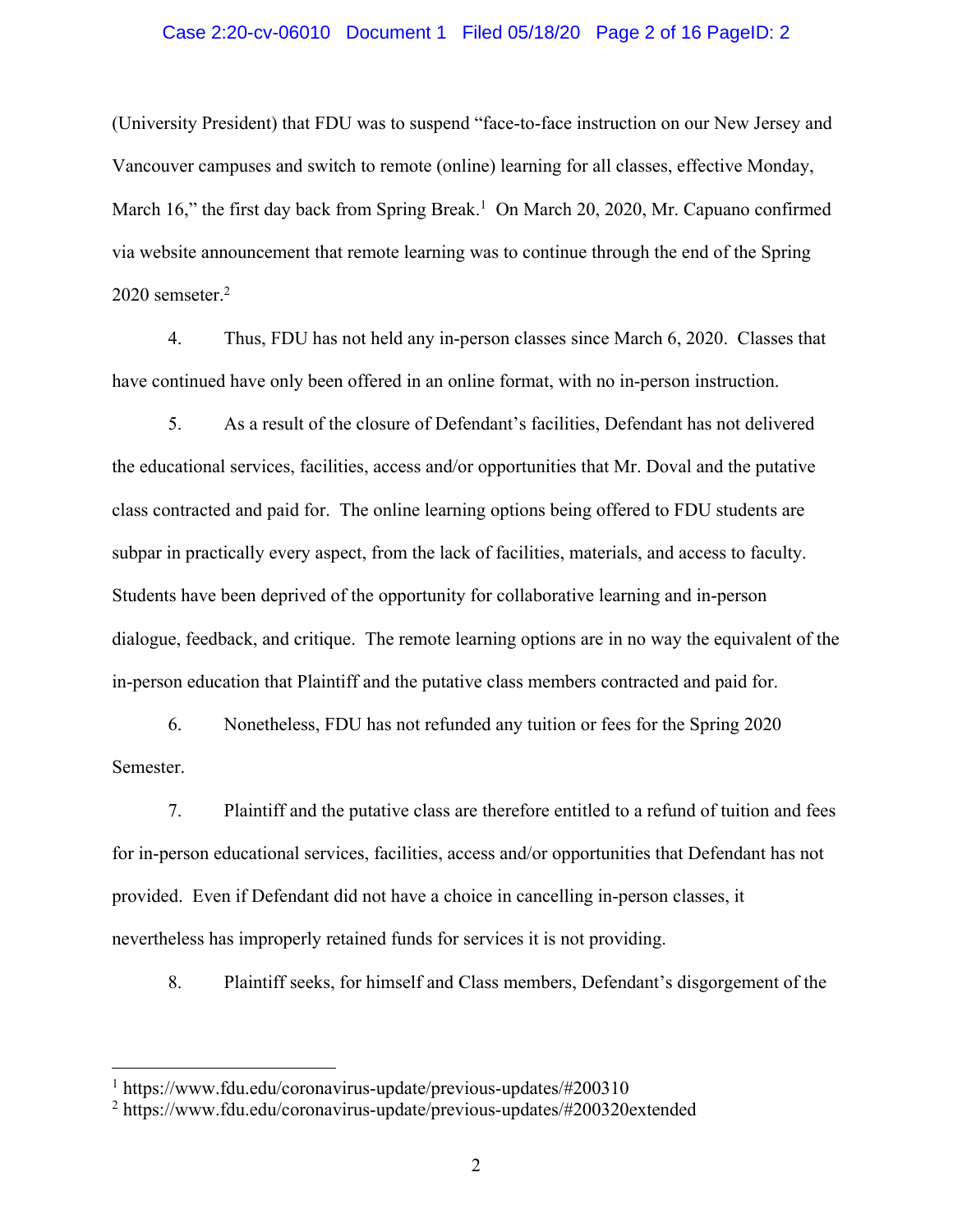#### Case 2:20-cv-06010 Document 1 Filed 05/18/20 Page 3 of 16 PageID: 3

pro-rated portion of tuition and fees, proportionate to the amount of time that remained in the Spring Semester 2020 when classes moved online and campus services ceased being provided. Plaintiff seeks a return of these amounts on behalf of himself and the Class as defined below.

#### **PARTIES**

9. Plaintiff Steven Doval is a citizen of New Jersey who resides in Teaneck, New Jersey. Mr. Doval is the parent of an undergraduate student at FDU. Mr. Doval's son is pursuing a degree in Psychology. The Psychology program at FDU relies extensively on inperson instruction, laboratory access, meaningful student presentations, peer collaboration, and access to other university facilities. None of these resources are available to Mr. Doval's son while in-person classes are suspended. Mr. Doval paid Defendant approximately \$10,620 in tuition and fees for Spring Semester 2020. FDU has not provided Mr. Doval any refund of tuition or other mandatory fees, despite the fact that in-person classes have not been held since March 6, 2020.

10. Defendant Fairleigh Dickinson University is a private university with its principal place of business at 1000 River Rd, Teaneck, NJ 07666.

#### **JURISDICTION AND VENUE**

11. The Court has jurisdiction over this action pursuant to 28 U.S.C. § 1332(d)(2)(A), as modified by the Class Action Fairness Act of 2005, because at least one member of the Class, as defined below, is a citizen of a different state than Defendant, there are more than 100 members of the Class, and the aggregate amount in controversy exceeds \$5,000,000 exclusive of interest and costs.

12. This Court has personal jurisdiction over Defendant because it is headquartered in this District, many of the acts and transactions giving rise to this action occurred in this District.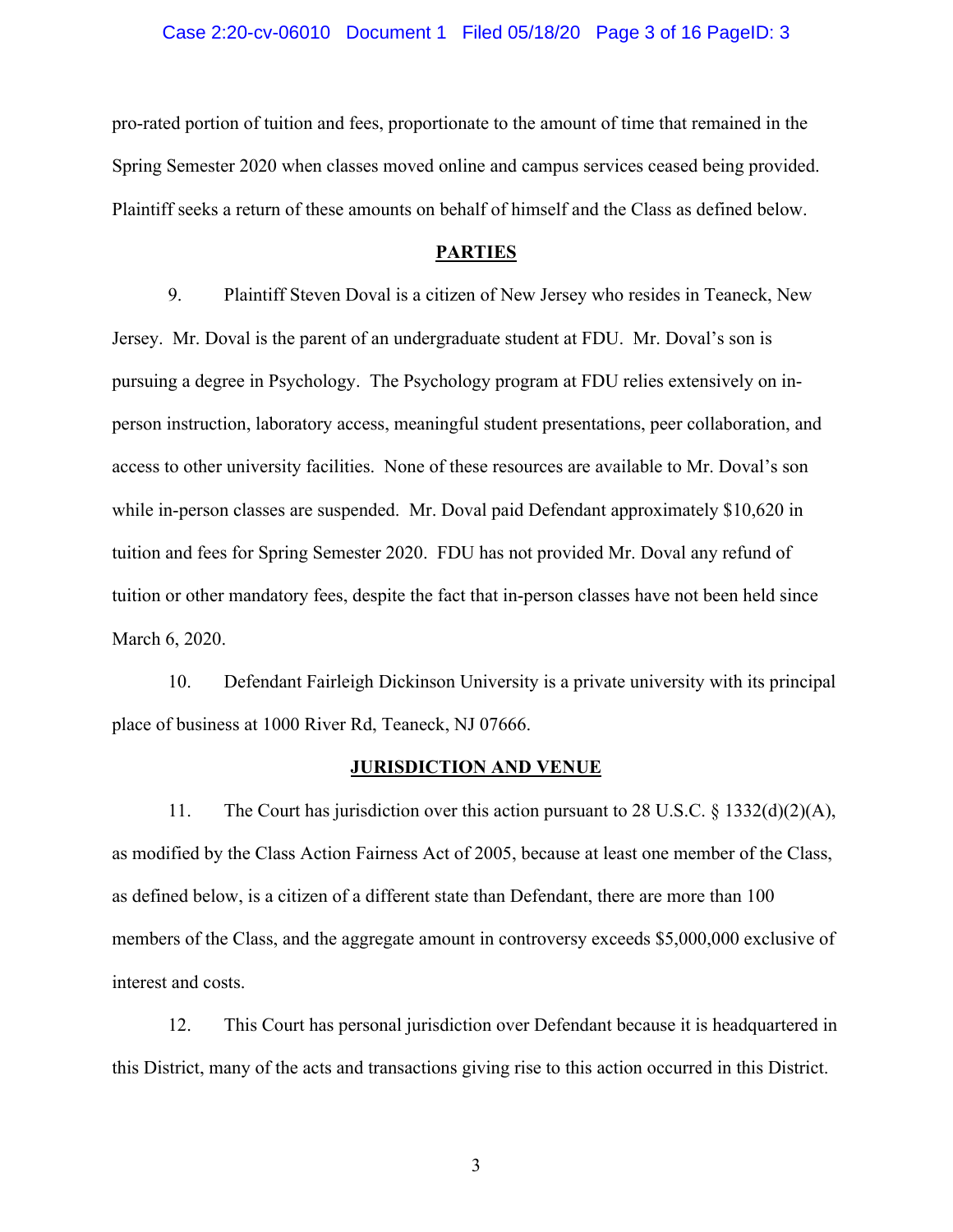#### Case 2:20-cv-06010 Document 1 Filed 05/18/20 Page 4 of 16 PageID: 4

13. Venue is proper in this Court pursuant to 28 U.S.C. § 1391 because Defendant's principal place of business is located in this District, Plaintiff and Defendant reside in this District, and many of the acts and transactions giving rise to this action occurred in this District. Specifically, the contract that is the subject of this action was formed in this District.

#### **FACTUAL ALLEGATIONS**

#### *Plaintiff And Class Members Paid Tuition And Fees For Spring Semester 2020*

14. Plaintiff and Class members are individuals who paid the cost of tuition and other mandatory fees for the Spring 2020 Semester at FDU.

15. Spring Semester 2020 classes at FDU began on or about January 21, 2020. Classes and final exams for the semester are scheduled for end on or around May 13, 2020.

16. Plaintiff and Class members paid the cost of tuition for the Spring Semester 2020. They also paid other mandatory fees associated with the Spring Semester 2020, including but not limited to a Technology Fee and a University Wellness Fee.

17. Undergraduate tuition for the Spring 2020 semester at FDU is approximately \$21,827. Mandatory undergraduate fees include a \$924 yearly Technology Fee and a \$140 yearly University Wellness Fee.

18. Graduate tuition for the Spring 2020 semester at FDU varies based on the program. While some programs charge a flat rate, others charge per semester, per course, or per credit, as shown below: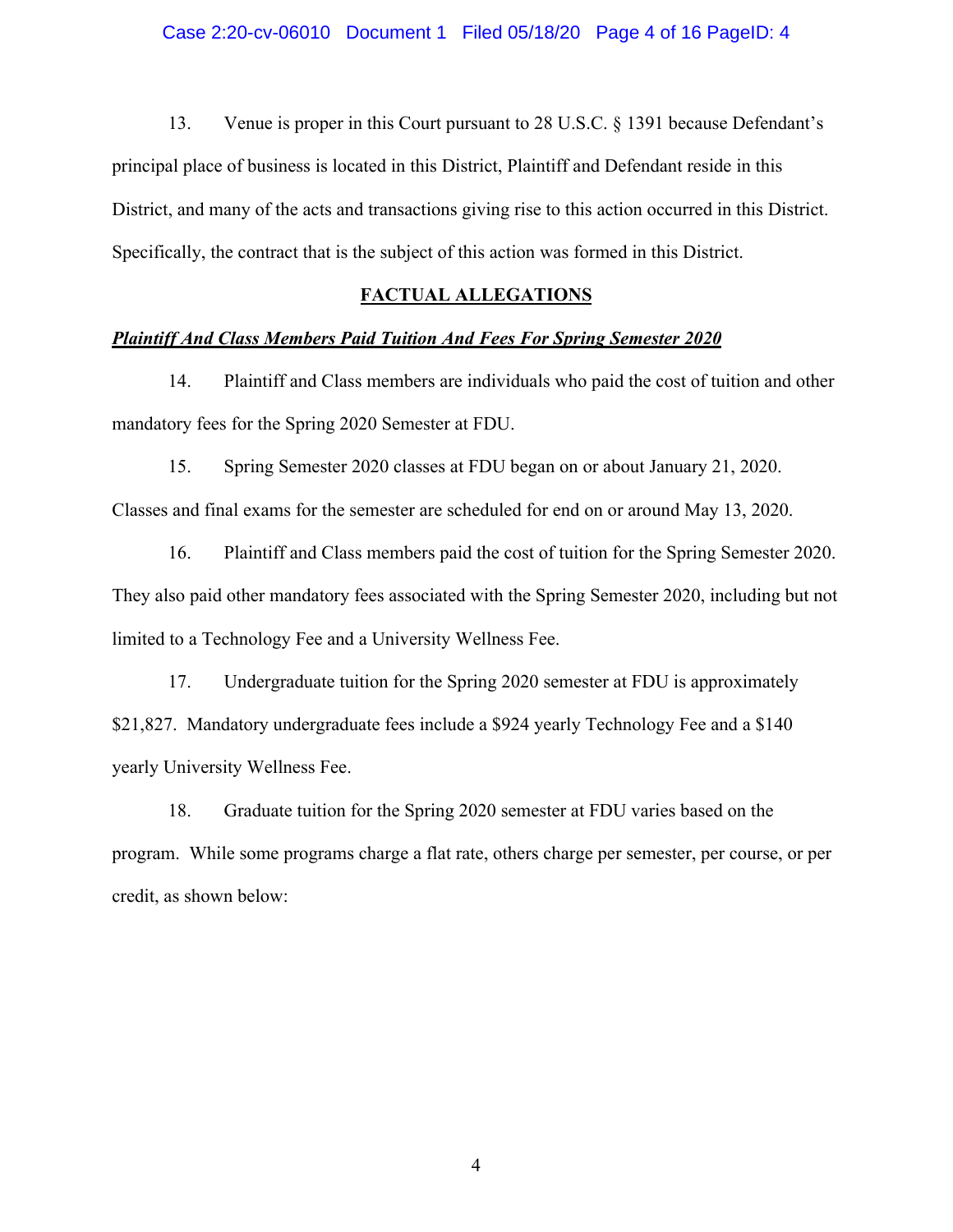## Case 2:20-cv-06010 Document 1 Filed 05/18/20 Page 5 of 16 PageID: 5

| <b>College</b>                                                                                                                                                                                                                    | <b>Amount</b>      |
|-----------------------------------------------------------------------------------------------------------------------------------------------------------------------------------------------------------------------------------|--------------------|
| Silberman College                                                                                                                                                                                                                 | <b>S1,347</b>      |
| University College Tier 1: masters level programs in education; history, political and<br>international studies; natural sciences; and psychology                                                                                 | \$1,285            |
| University College Tier 2: masters level programs in computer engineering, computer<br>science, electrical engineering, electronic commerce, management information<br>systems, medical technology, nursing, and systems science. | <b>S1.347</b>      |
| University College Tier 3: doctoral programs                                                                                                                                                                                      | S <sub>1</sub> 405 |
| Becton College and Petrocelli College                                                                                                                                                                                             | <b>S1.285</b>      |
| Becton College School of Arts MFA in Film, AY 2019-2020 [not including fees]<br>Residency Fee each \$2,500                                                                                                                        | S1.272             |

# **Flat-rate Programs**

| <b>Program</b>                                             | <b>Amount</b> |
|------------------------------------------------------------|---------------|
| Annual (inclusive of technology fee)                       |               |
| <b>Nursing Post-Masters</b>                                | \$23,170.00   |
| 21-Month Program                                           |               |
| Per Course                                                 |               |
| Saturday MBA                                               |               |
| Clinical Psychopharmacology / per course                   | \$1,636.00    |
| MA in Corporate and Organizational - dual degree - Bergamo | \$16,307.00   |
|                                                            |               |
| Ph.D. in Clinical Psychology                               | \$41,698.00   |
| Dissertation (per semester)                                | \$5,006.00    |
| Internship Charge (per semester)                           | \$260.00      |
| Dissertation Maintenance (per semester)                    | \$510,00      |
|                                                            |               |
| Psy.D. in School Psychology (5 yr program)                 | \$41,698.00   |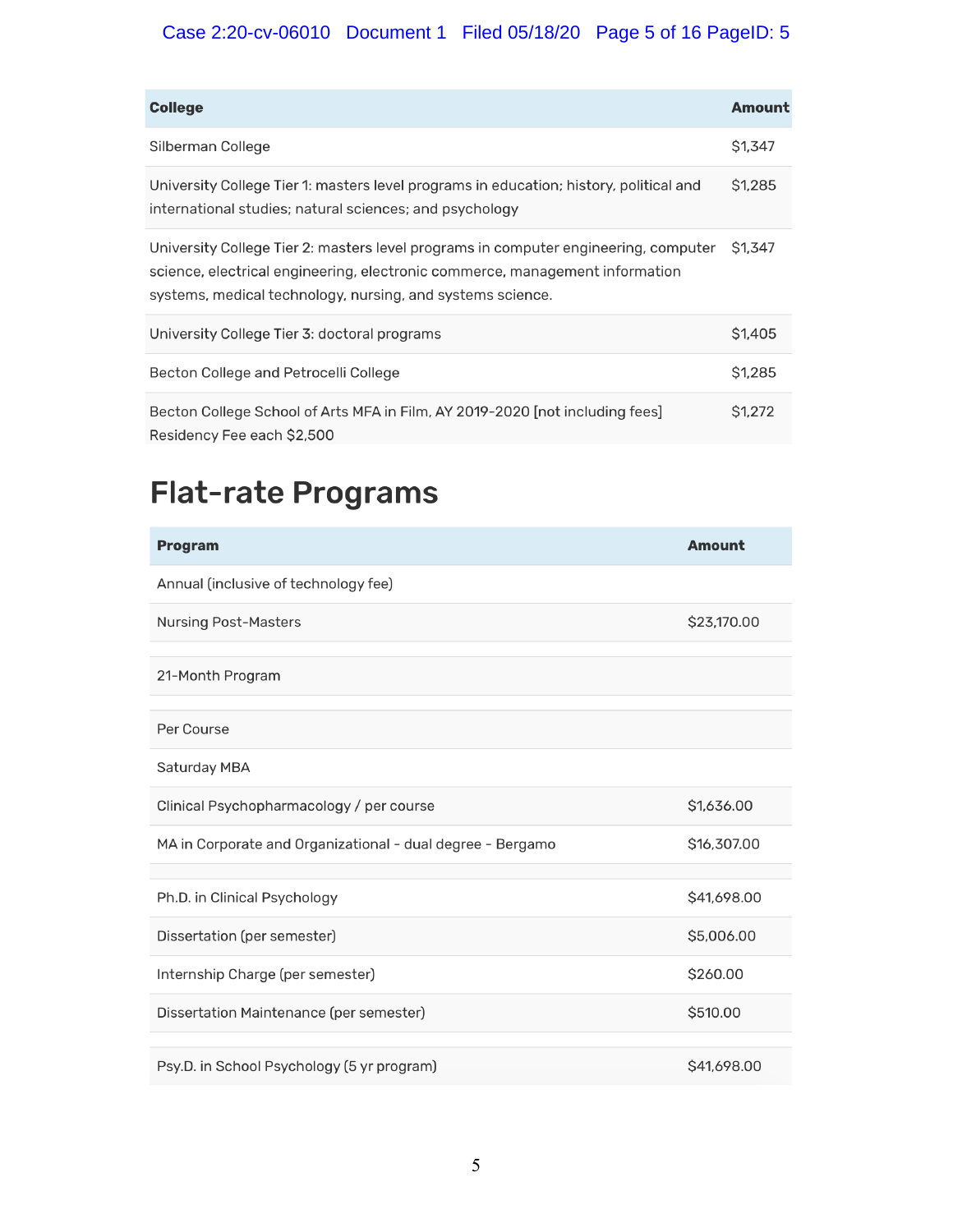#### Case 2:20-cv-06010 Document 1 Filed 05/18/20 Page 6 of 16 PageID: 6

19. FDU also charges mandatory graduate fees such as Technology Fee and University Wellness Fee, as well as other fees that vary depending on the program and year.

20. The tuition and fees described in the paragraph above is provided by way of example; total damage amounts – which may include other fees that are not listed herein but that were not refunded – will be proven at trial.

#### *In Response To COVID-19, FDU Closed Campuses And Cancelled All In-Person Classes*

21. On March 10, 2020, FDU announced that because of the global COVID-19 classes would be held only in online format as of March 16, 2020, the first day back from Spring Break. On March 20, 2020, FDU announced that all classes would continue in online format through the end of the Spring 2020 semester.

22. Since March 6, 2020, FDU has not held any in-person classes. Classes that have continued have only been offered in an online format, with no in-person instruction. Even classes for students with concentrations in areas where in-person instruction is especially crucial (such as music, theatre, nursing, and the sciences) have only had access to minimum online education options.

23. As a result of the closure of Defendant's facilities, Defendant has not delivered the educational services, facilities, access and/or opportunities that Plaintiff and the putative class contracted and paid for. Plaintiff and the putative class are therefore entitled to a refund of all tuition and fees for services, facilities, access and/or opportunities that Defendant has not provided. Even if Defendant did not have a choice in cancelling in-person classes, it nevertheless has improperly retained funds for services it is not providing.

24. Plaintiff and members of the Class did not choose to attend an online institution of higher learning, but instead chose to attend Defendant's institution and enroll on an in-person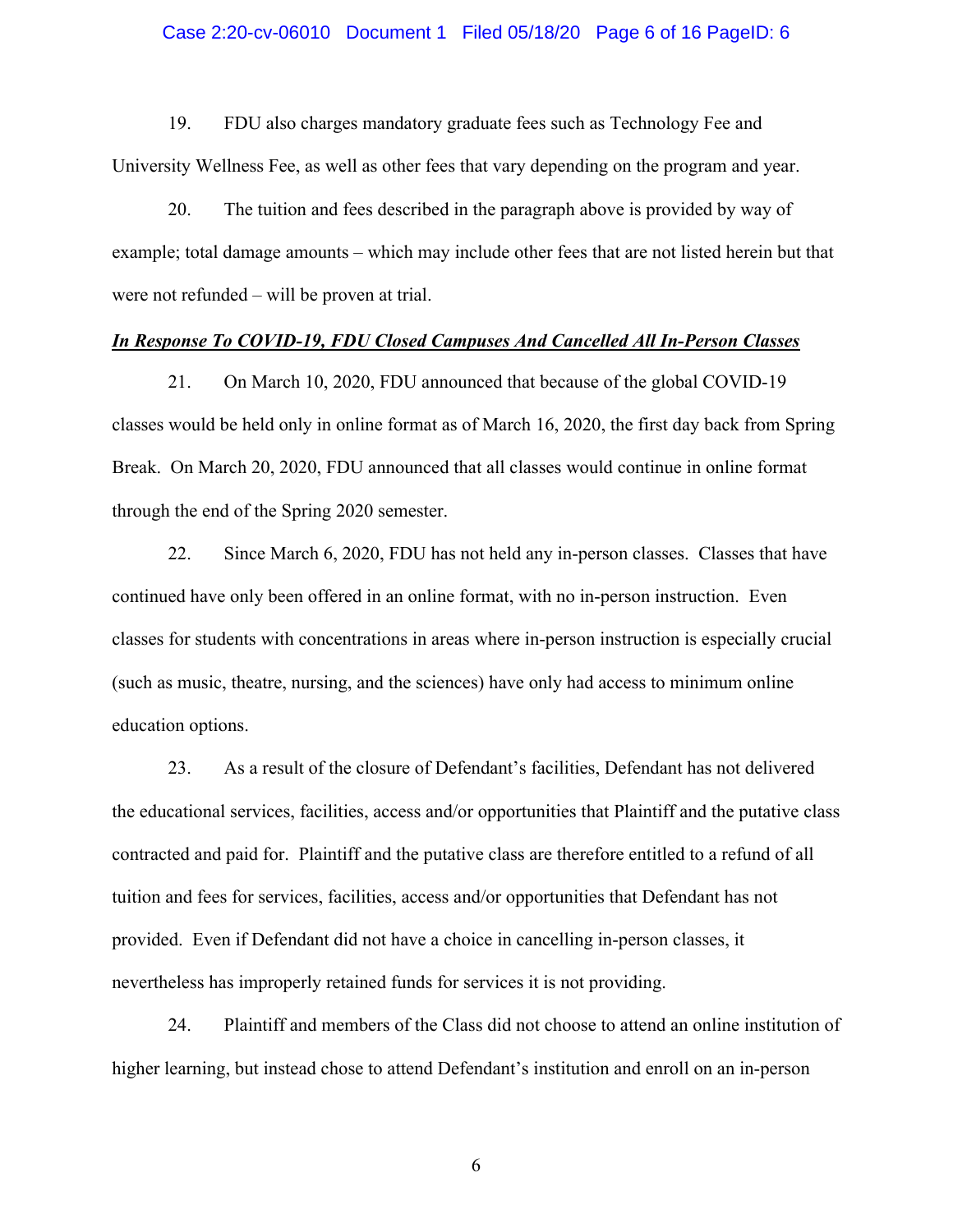basis.

25. Defendant markets the FDU on-campus experience as a benefit of enrollment on

FDU's website:

# **The Classic College Experience**

The Florham Campus emphasizes a well-rounded academic experience rich in choices and balanced by dynamic extracurricular activities. Whatever your major, your education will prepare you to problem solve effectively, think creatively and communicate persuasively - skills that will prepare you for a lifetime of success.

FDU Florham is primarily a residential campus, supported by a strong student life program. It boasts active fraternities and sororities, diverse student activities, and dynamic Division III and intramural athletics programs. Resident students are joined in class by undergraduate commuters and by adult, graduate, and certificate students, utilizing first-class educational resources either retrofitted into the campus' distinctive and appealing original buildings, or newly built especially in the most recent decades.

27. The online learning options being offered to FDU students are subpar in

practically every aspect and a shadow of what they once were, from the lack of facilities, materials, and access to faculty. Students have been deprived of the opportunity for collaborative learning and in-person dialogue, feedback, and critique.

28. The remote learning options are in no way the equivalent of the in-person education putative class members contracted and paid for. The remote education being provided is not even remotely worth the amount charged class members for Spring Semester 2020 tuition. The tuition and fees for in-person instruction at FDU are higher than tuition and fees for its own online programs because such costs cover not just the academic instruction, but encompass an entirely different experience which includes but is not limited to:

- Face to face interaction with professors, mentors, and peers;
- Access to facilities such as libraries, laboratories, computer labs, and study rooms;
- Student governance and student unions;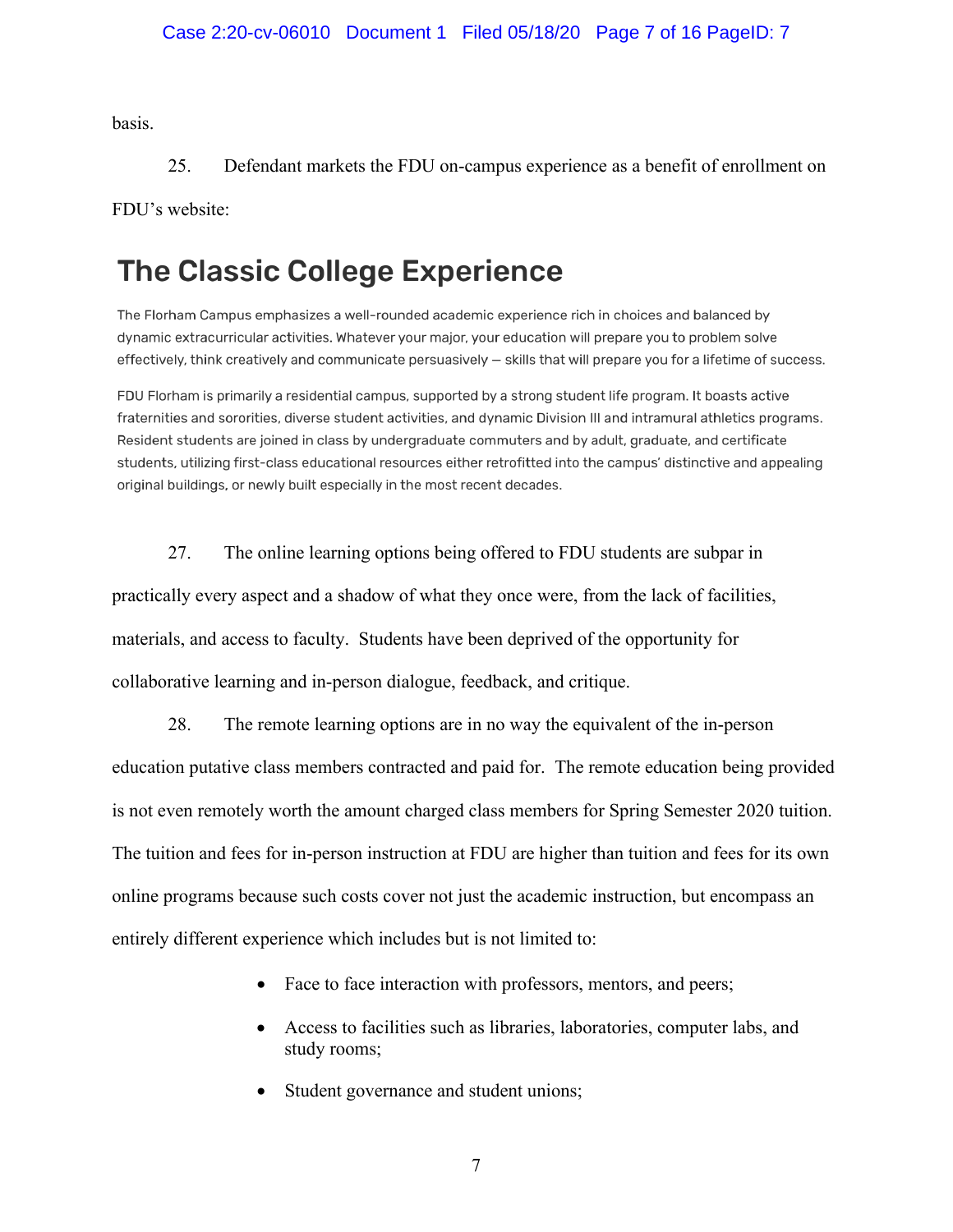- Extra-curricular activities, groups, intramural sports, etc.;
- Student art, cultures, and other activities;
- Social development and independence;
- Hands on learning and experimentation;
- Networking and mentorship opportunities.

29. Indeed, FDU offers an "AA Liberal Arts" online degree. FDU's own website confirms that "[t]uition for the AA program is 50 percent less than standard FDU tuition."

30. Through this lawsuit Plaintiff seeks, for himself and Class members, Defendant's disgorgement of the pro-rated portion of tuition and fees, proportionate to the amount of time that remained in the Spring Semester 2020 when classes moved online and campus services ceased being provided. Plaintiff seeks return of these amounts on behalf of himself and the Class as defined below.

#### **CLASS ALLEGATIONS**

31. Plaintiff seeks to represent a class defined as all people who paid FDU Spring Semester 2020 tuition and/or fees for in-person educational services that FDU failed to provide, and whose tuition and fees have not been refunded (the "Class"). Specifically excluded from the Class are Defendant, Defendant's officers, directors, agents, trustees, parents, children, corporations, trusts, representatives, employees, principals, servants, partners, joint ventures, or entities controlled by Defendant, and their heirs, successors, assigns, or other persons or entities related to or affiliated with Defendant and/or Defendant's officers and/or directors, the judge assigned to this action, and any member of the judge's immediate family.

32. Plaintiff also seeks to represent a subclass consisting of Class members who reside in New Jersey (the "Subclass").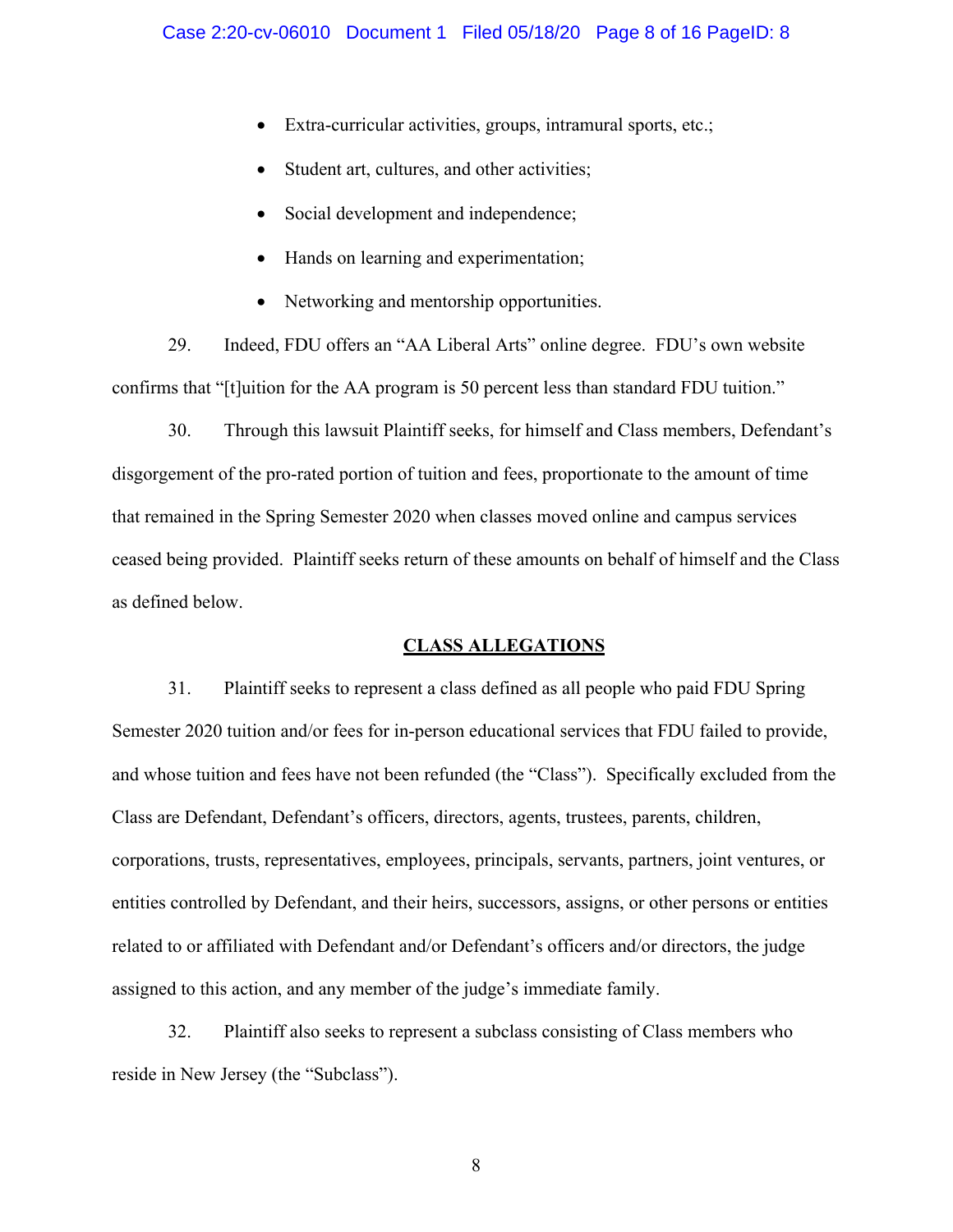#### Case 2:20-cv-06010 Document 1 Filed 05/18/20 Page 9 of 16 PageID: 9

33. Subject to additional information obtained through further investigation and discovery, the foregoing definition of the Class and Subclass may be expanded or narrowed by amendment or amended complaint.

34. **Numerosity.** The members of the Class and Subclass are geographically dispersed throughout the United States and are so numerous that individual joinder is impracticable. Upon information and belief, Plaintiff reasonably estimates that there are tens of thousands of members in the Class and Subclass. Although the precise number of Class members is unknown to Plaintiff, the true number of Class members is known by Defendant and may be determined through discovery. Class members may be notified of the pendency of this action by mail and/or publication through the distribution records of Defendant and third-party retailers and vendors.

35. **Existence and predominance of common questions of law and fact.** Common questions of law and fact exist as to all members of the Class and Subclass and predominate over any questions affecting only individual Class members. These common legal and factual questions include, but are not limited to, the following:

- (a) whether Defendant accepted money from Class and Subclass members in exchange for the promise to provide services;
- (b) whether Defendant has provided the services for which Class and Subclass members contracted; and
- (c) whether Class and Subclass members are entitled to a refund for that portion of the tuition and fees that was contracted for services that Defendant did not provide.
- (d) whether Defendant has unlawfully converted money from Plaintiff, the Class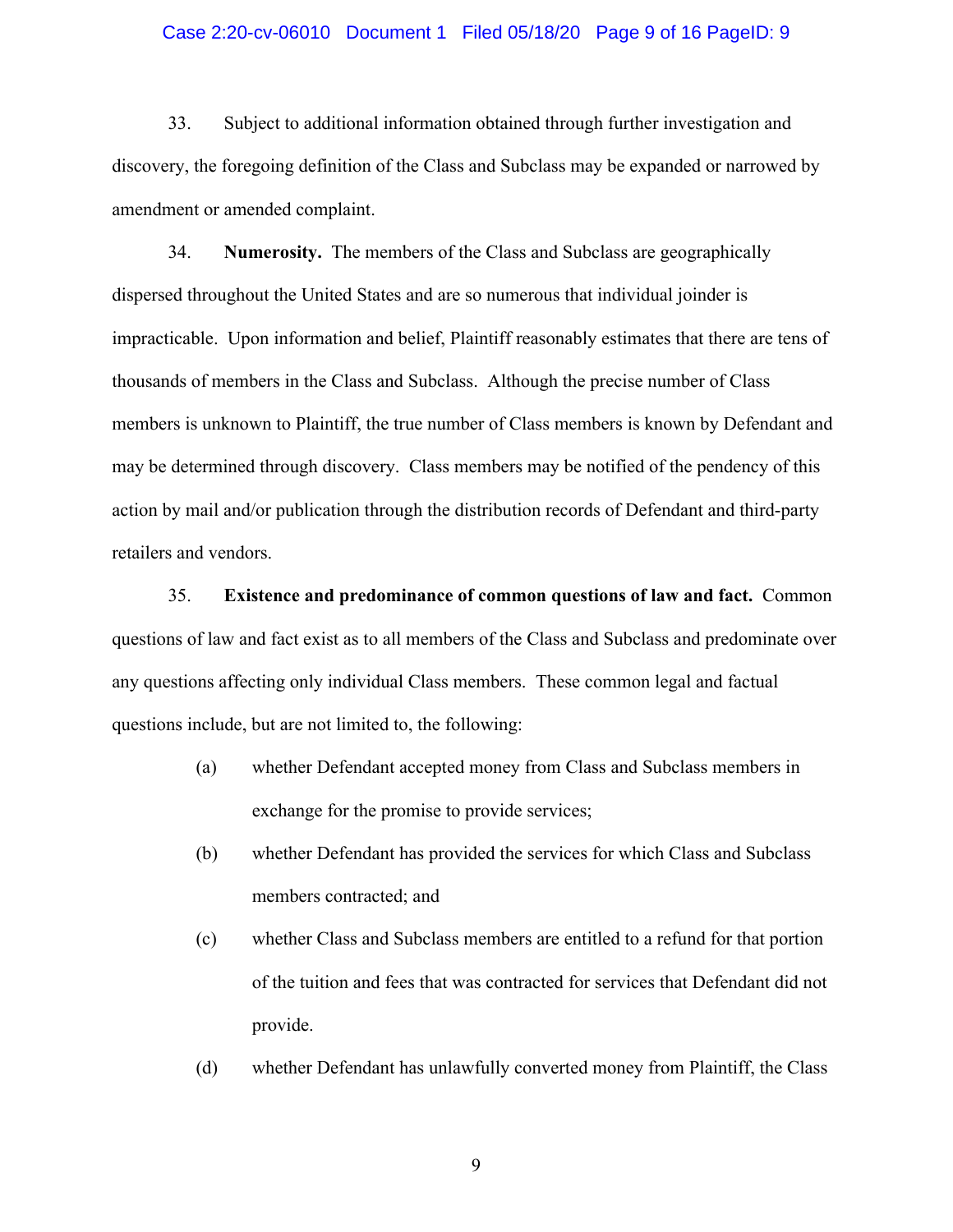and Subclass; and

(e) whether Defendant is liable to Plaintiff, the Class, and Subclass for unjust enrichment.

36. **Typicality.** Plaintiff's claims are typical of the claims of the other members of the Class in that, among other things, all Class and Subclass members were similarly situated and were comparably injured through Defendant's wrongful conduct as set forth herein. Further, there are no defenses available to Defendants that are unique to Plaintiff.

37. **Adequacy of Representation.** Plaintiff will fairly and adequately protect the interests of the Class and Subclass. Plaintiff has retained counsel that is highly experienced in complex consumer class action litigation, and Plaintiff intends to vigorously prosecute this action on behalf of the Class and Subclass. Furthermore, Plaintiff has no interests that are antagonistic to those of the Class or Subclass.

38. **Superiority.** A class action is superior to all other available means for the fair and efficient adjudication of this controversy. The damages or other financial detriment suffered by individual Class and Subclass members are relatively small compared to the burden and expense of individual litigation of their claims against Defendant. It would, thus, be virtually impossible for the Class or Subclass on an individual basis, to obtain effective redress for the wrongs committed against them. Furthermore, even if Class or Subclass members could afford such individualized litigation, the court system could not. Individualized litigation would create the danger of inconsistent or contradictory judgments arising from the same set of facts. Individualized litigation would also increase the delay and expense to all parties and the court system from the issues raised by this action. By contrast, the class action device provides the benefits of adjudication of these issues in a single proceeding, economies of scale, and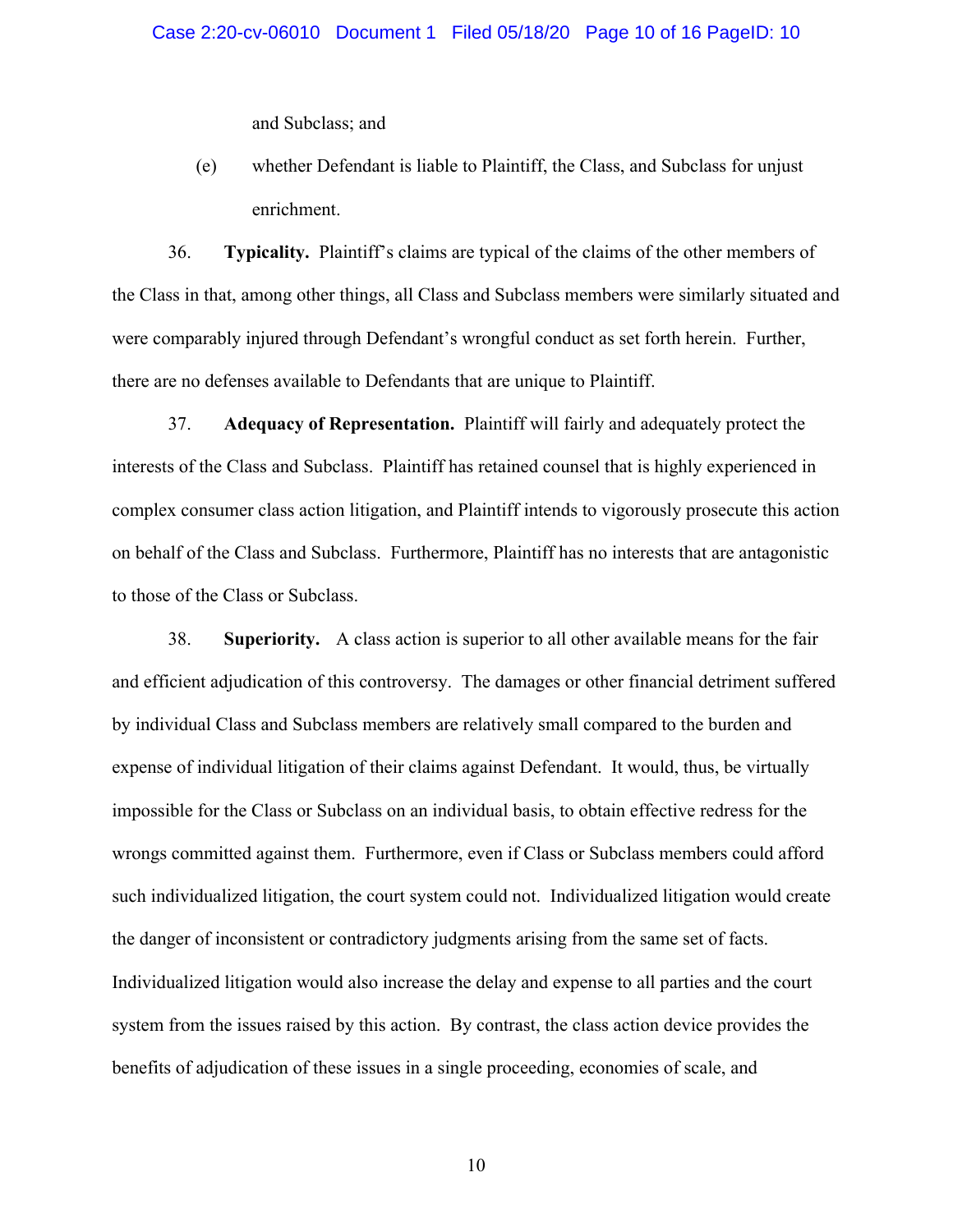#### Case 2:20-cv-06010 Document 1 Filed 05/18/20 Page 11 of 16 PageID: 11

comprehensive supervision by a single court, and presents no unusual management difficulties under the circumstances.

- 39. In the alternative, the Class and Subclass may also be certified because:
	- (a) the prosecution of separate actions by individual Class and Subclass members would create a risk of inconsistent or varying adjudications with respect to individual Class members that would establish incompatible standards of conduct for the Defendant;
	- (b) the prosecution of separate actions by individual Class and Subclass members would create a risk of adjudications with respect to them that would, as a practical matter, be dispositive of the interests of other Class members not parties to the adjudications, or substantially impair or impede their ability to protect their interests; and/or
	- (c) Defendant has acted or refused to act on grounds generally applicable to the Class as a whole, thereby making appropriate final declaratory and/or injunctive relief with respect to the members of the Class as a whole.

#### **COUNT I Breach Of Contract (On Behalf Of The Class And Subclass)**

40. Plaintiff hereby incorporates by reference the allegations contained in all preceding paragraphs of this complaint.

41. Plaintiff brings this claim individually and on behalf of the members of the Class and Subclass against Defendants.

42. Through the admission agreement and payment of tuition and fees, Plaintiff and each member of the Class and Subclass entered into a binding contract with Defendant.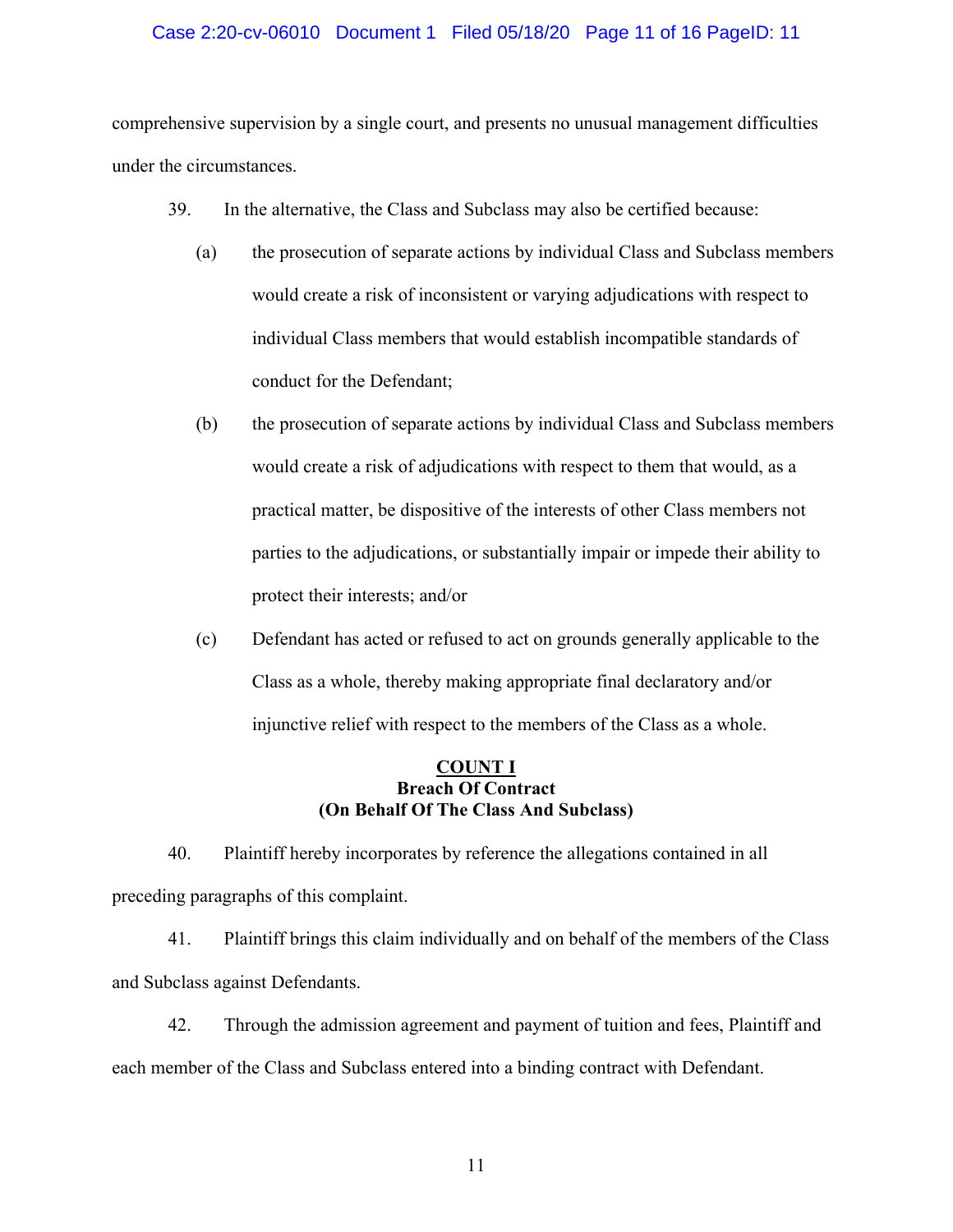#### Case 2:20-cv-06010 Document 1 Filed 05/18/20 Page 12 of 16 PageID: 12

43. As part of the contract, and in exchange for the aforementioned consideration, Defendant promised to provide certain services, all as set forth above. Plaintiff, Class, and Subclass members fulfilled their end of the bargain when they paid monies due for Spring Semester 2020 tuition. Tuition for Spring Semester 2020 was intended to cover in-person educational services from January through May 2020. In exchange for tuition monies paid, Class and Subclass members were entitled to in-person educational services through the end of the Spring Semester.

44. Defendant has failed to provide the contracted for services and has otherwise not performed under the contract as set forth above. Defendant has retained monies paid by Plaintiff and the Class for their Spring Semester 2020 tuition and fees, without providing them the benefit of their bargain.

45. Plaintiff and members of the Class and Subclass have suffered damage as a direct and proximate result of Defendant's breach, including but not limited to being deprived of the education, experience, and services to which they were promised and for which they have already paid.

46. As a direct and proximate result of Defendant's breach, Plaintiff, the Class, and Subclass are entitled to damages, to be decided by the trier of fact in this action, to include but no be limited to reimbursement of certain tuition, fees, and other expenses that were collected by Defendant for services that Defendant has failed to deliver. Defendant should return the prorated portion of any Spring Semester 2020 tuition and fees for education services not provided since FDU has not held in-person classes since March 6, 2020.

47. Defendant's performance under the contract is not excused due to COVID-19. Indeed, Defendant should have refunded the pro-rated portion of any education services not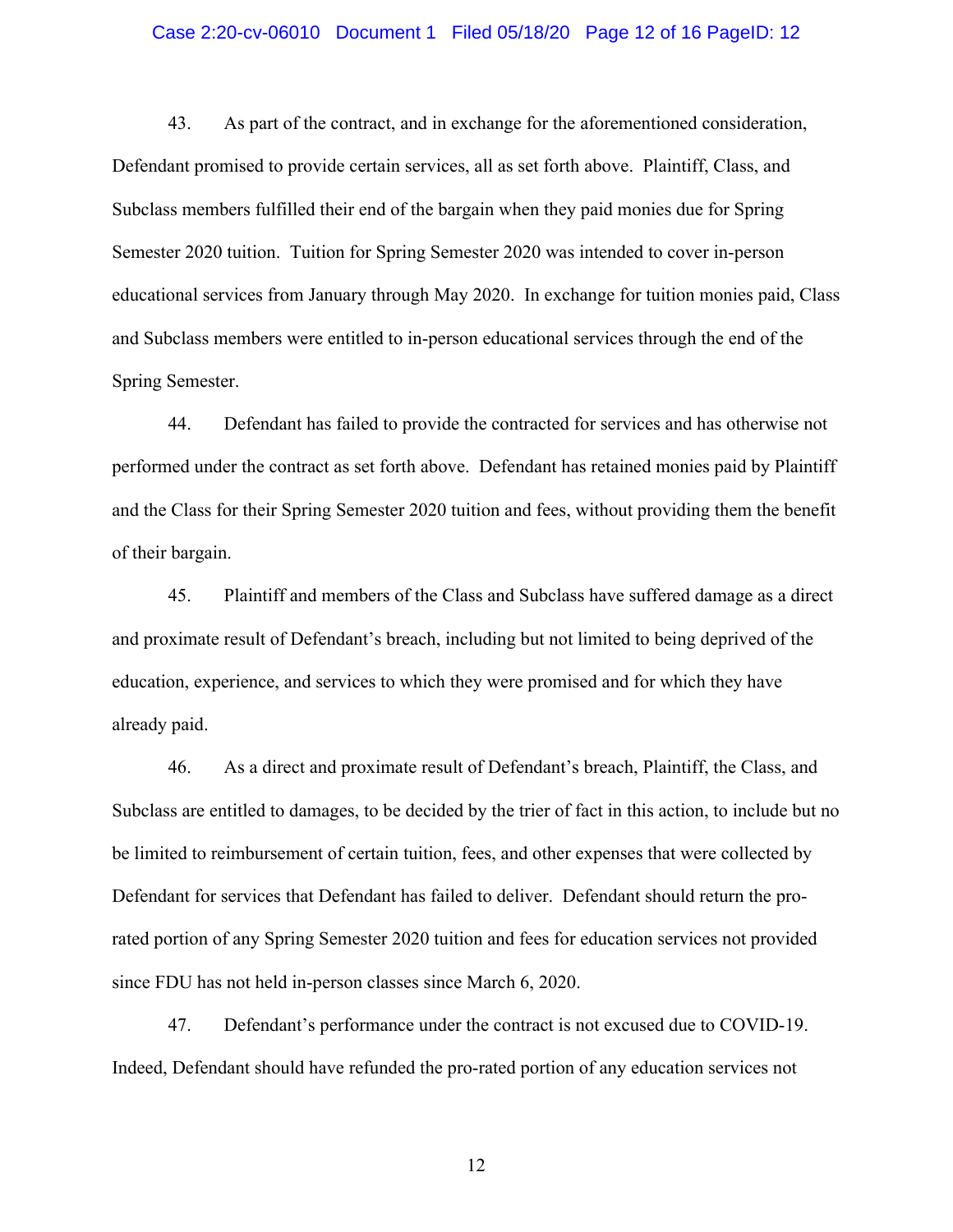#### Case 2:20-cv-06010 Document 1 Filed 05/18/20 Page 13 of 16 PageID: 13

provided. Even if performance was excused or impossible, Defendant would nevertheless be required to return the funds received for services it will not provide.

#### **COUNT II Unjust Enrichment (On Behalf Of The Class And Subclass)**

48. Plaintiff hereby incorporates by reference the allegations contained in all preceding paragraphs of this complaint.

49. Plaintiff brings this claim individually and on behalf of the members of the Class and Subclass against Defendant.

50. Plaintiff and members of the Class and Subclass conferred a benefit on Defendant in the form of monies paid for Spring Semester 2020 tuition and other fees in exchange for certain service and promises. Tuition for Spring Semester 2020 was intended to cover in-person educational services from January through May 2020. In exchange for tuition monies paid, Class members were entitled to in-person educational services through the end of the Spring Semester.

51. Defendant voluntarily accepted and retained this benefit by accepting payment.

52. Defendant has retained this benefit, even though Defendant has failed to provide the education, experience, and services for which the tuition and fees were collected, making Defendant's retention unjust under the circumstances. Accordingly, Defendant should return the pro-rated portion of any Spring Semester 2020 tuition and fees for education services not provided since FDU has not held in-person classes since March 6, 2020.

53. It would be unjust and inequitable for Defendant to retain the benefit, and Defendant should be required to disgorge this unjust enrichment.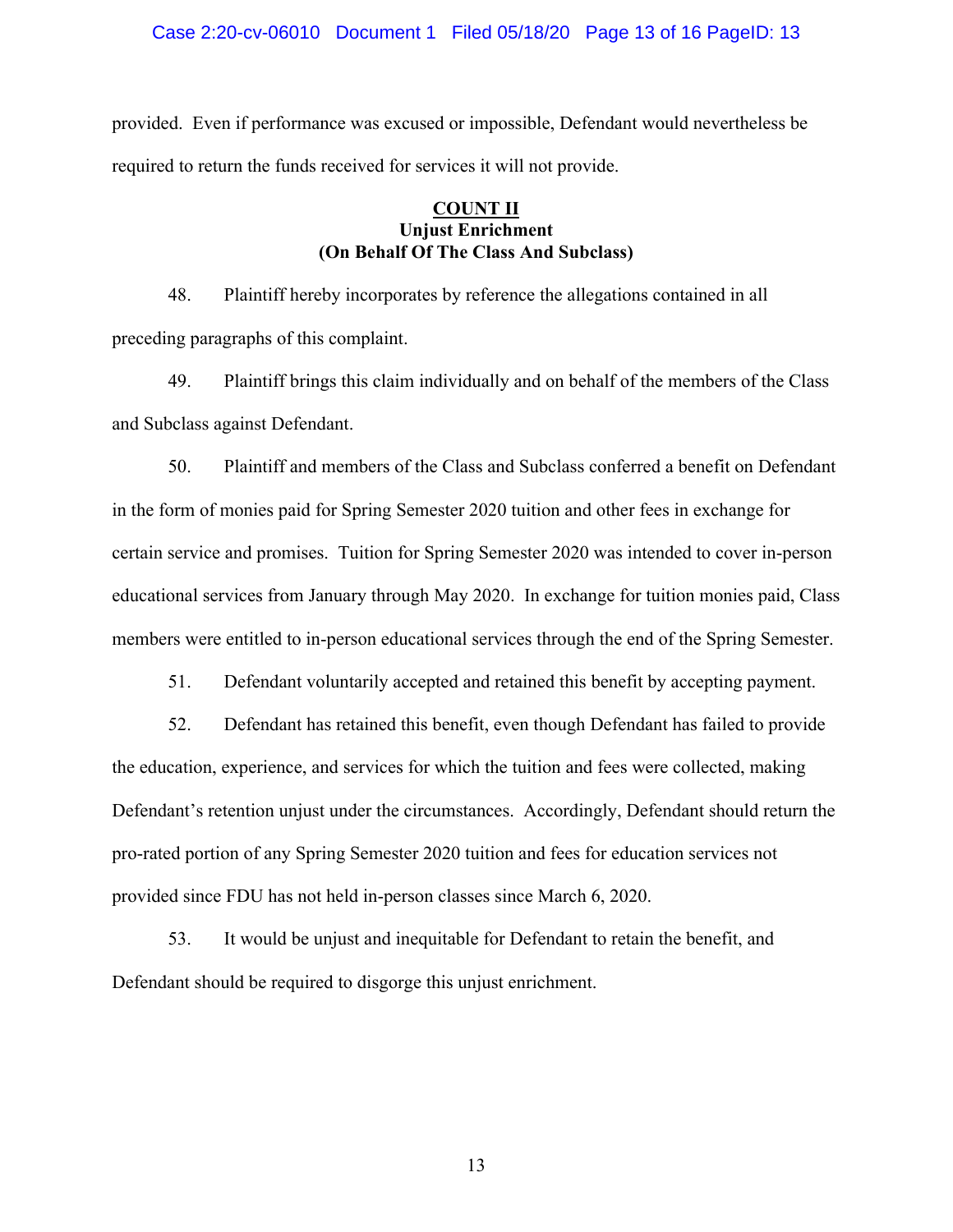#### **COUNT III Conversion (On Behalf Of The Class And Subclass)**

54. Plaintiff hereby incorporates by reference the allegations contained in all preceding paragraphs of this complaint.

55. Plaintiff brings this claim individually and on behalf of the members of the Class and Subclass against Defendant.

56. Plaintiff and members of the Class and Subclass have an ownership right to the in-person educational services they were supposed to be provided in exchange for their Spring Semester 2020 tuition and fee payments to Defendant.

57. Defendant intentionally interfered with the rights of Plaintiff, the Class, and Subclass when it moved all classes to an online format and discontinued in-person educational services for which tuition and fees were intended to pay.

58. Plaintiff and members of the Class and Subclass demand the return of the prorated portion of any Spring Semester 2020 tuition and fees for education services not provided since FDU shut down on March 11, 2020.

59. Defendant's retention of the fees paid by Plaintiff and members of the Class and Subclass without providing the educational services for which they paid, deprived Plaintiff, Class and Subclass members of the benefits for which the tuition and fees paid.

60. This interference with the services for which Plaintiff and members of the Class and Subclass paid damaged Plaintiff and Class members in that they paid tuition and fees for services that will not be provided.

61. Plaintiff, Class and Subclass members are entitled to the return of pro-rated portion of any Spring Semester 2020 tuition and fees for education services not provided since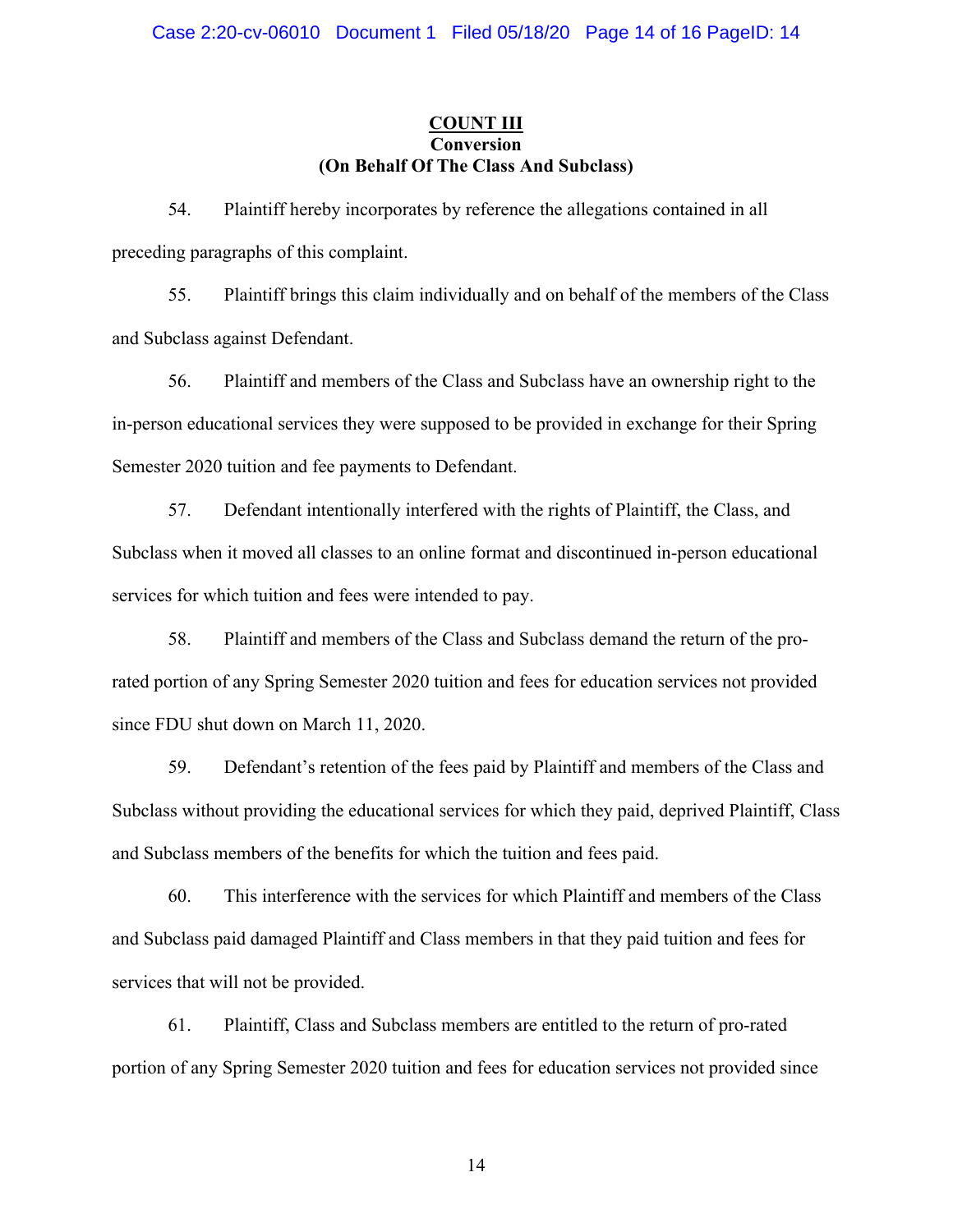FDU has not held in-person classes since March 6, 2020.

### **PRAYER FOR RELIEF**

WHEREFORE, Plaintiff, individually and on behalf of all others similarly situated, seeks

judgment against Defendant, as follows:

- (a) For an order certifying the Class and Subclass under Rule 23 of the Federal Rules of Civil Procedure and naming Plaintiff as representative of the Class and Subclass and Plaintiff's attorneys as Class Counsel to represent the Class and Subclass;
- (b) For an order finding in favor of Plaintiff and the Class and Subclass on all counts asserted herein;
- (c) For compensatory and punitive damages in amounts to be determined by the Court and/or jury;
- (d) For prejudgment interest on all amounts awarded;
- (e) For an order of restitution and all other forms of equitable monetary relief;
- (f) For injunctive relief as pleaded or as the Court may deem proper; and
- (g) For an order awarding Plaintiff and the Class and Subclass her reasonable attorneys' fees and expenses and costs of suit.

## **DEMAND FOR TRIAL BY JURY**

Plaintiff demands a trial by jury of any and all issues in this action so triable of right.

Dated: May 18, 2020 Respectfully submitted,

## **BURSOR & FISHER, P.A.**

By: */s/ Philip L. Fraietta* Philip L. Fraietta

Philip L. Fraietta (118322014) Alec M. Leslie (*pro hac vice* app. forthcoming) 888 Seventh Avenue New York, NY 10019 Telephone: (646) 837-7150 Facsimile: (212) 989-9163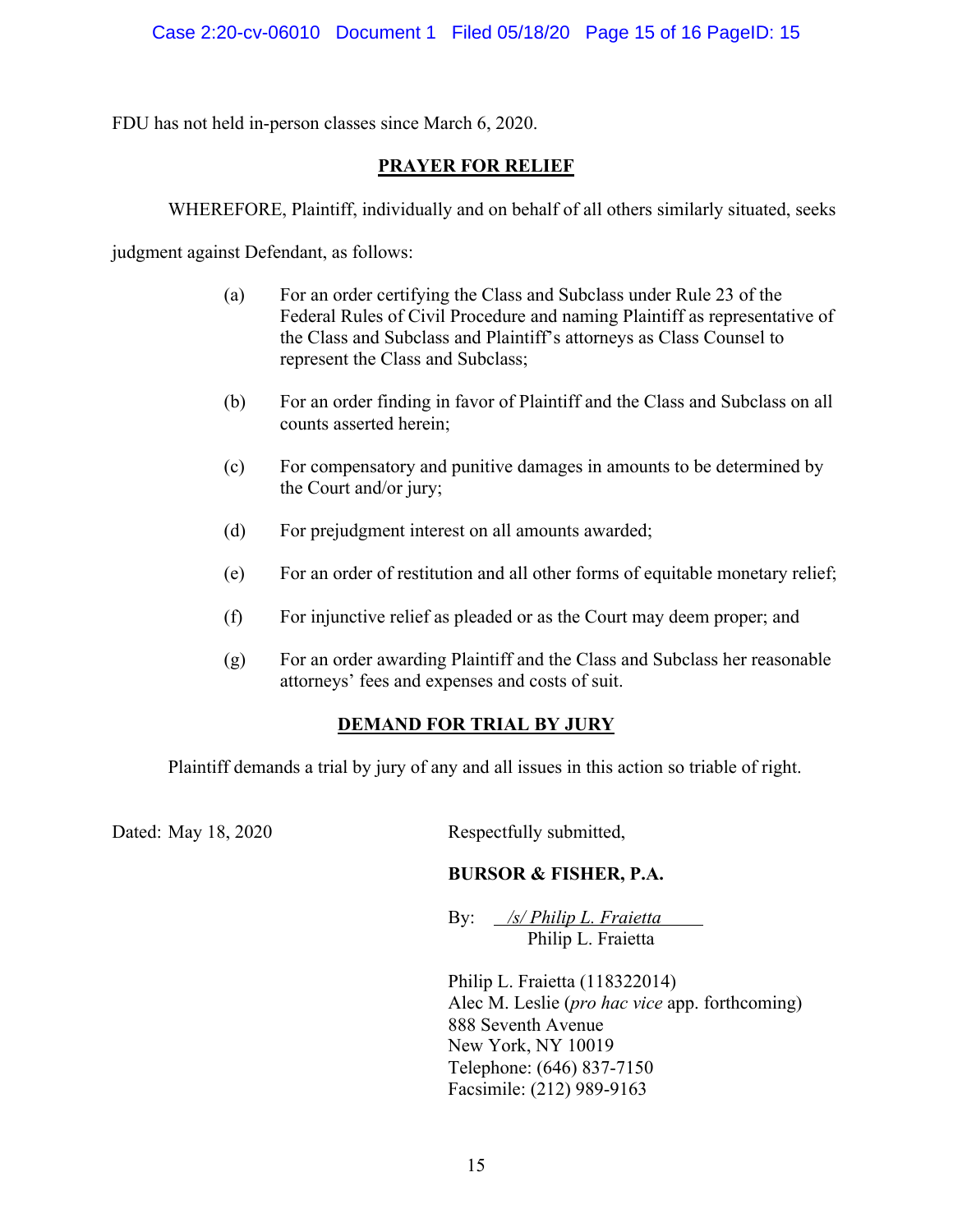Email: pfraietta@bursor.com aleslie@bursor.com

#### **BURSOR & FISHER, P.A.**

Sarah N. Westcot *(pro hac vice* app. forthcoming*)* 2665 S. Bayshore Drive, Suite 220 Miami, FL 33133 Telephone: (305) 330-5512 Facsimile: (305) 676-9006 Email: swestcot@bursor.com

*Attorneys for Plaintiff*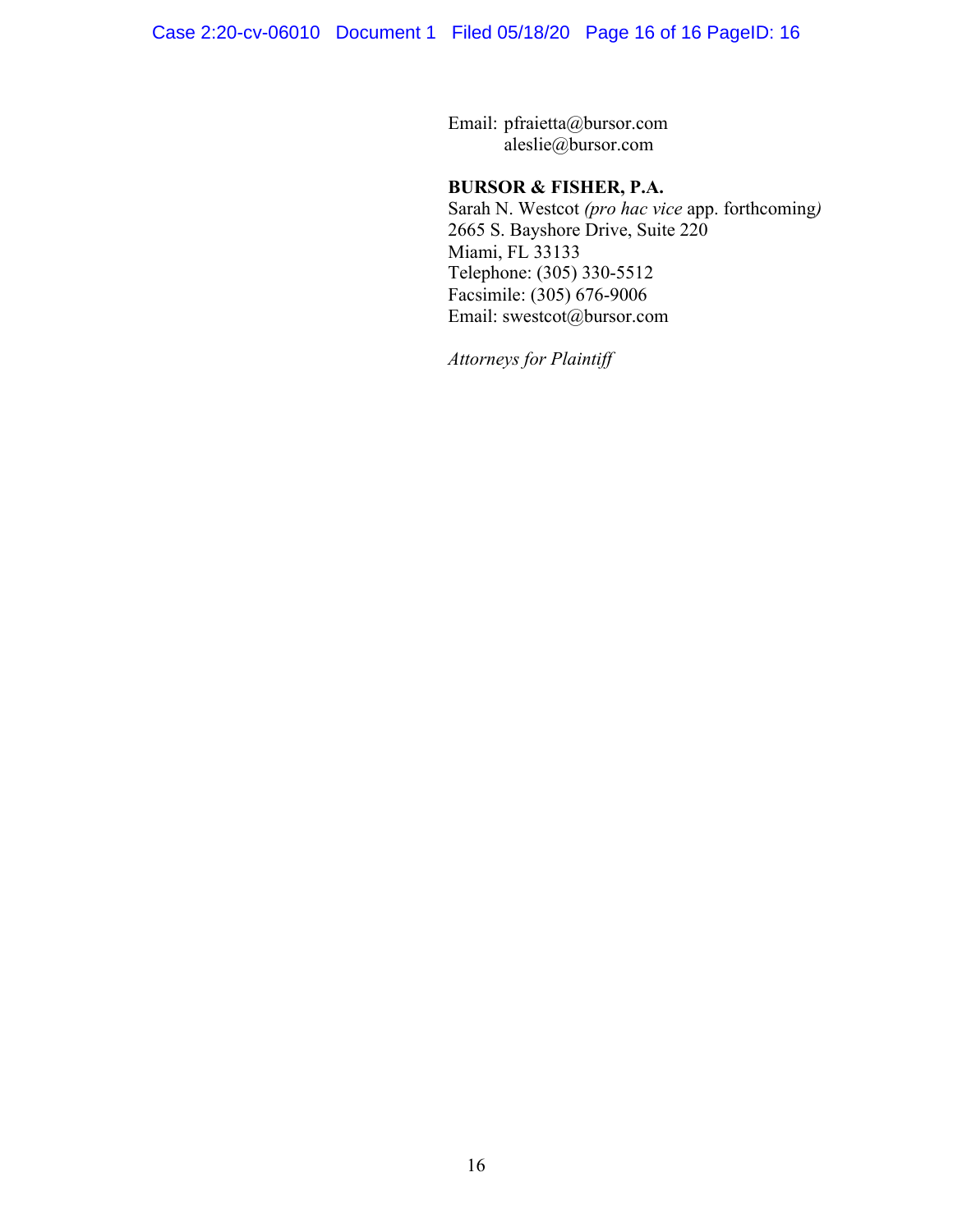## IS 44 (Rev. 06/17) Case 2:20-cv-06010 Decryment  $\text{CovER}$  SPE 2720 Page 1 of 1 PageID: 17

The JS 44 civil cover sheet and the information contained herein neither replace nor supplement the filing and service of pleadings or other papers as required by law, except as provided by local rules of court. This form,

| I. (a) PLAINTIFFS                                                                                                                                                                                                                                                                                                                                                                                                                                                                                                                                                                                                                                             |                                                                                                                                                                                                                                                                                                                                                                                                                                                                                                                                                                                                                                              |                                                                                                                                                                                                                                                                                                                                                                                                                                                                                                                                                                                                                                |                                                                                                                                                     | <b>DEFENDANTS</b>                                                                                                                                                                                                                                                                                                                                                                                                          |                                                                                                                                                                                                                                                                                                                                                                                                                                                                                                     |                                                                                                                                                                                                                                                                                                                                                                                                                                                                                                                                                                                                                                                                                             |
|---------------------------------------------------------------------------------------------------------------------------------------------------------------------------------------------------------------------------------------------------------------------------------------------------------------------------------------------------------------------------------------------------------------------------------------------------------------------------------------------------------------------------------------------------------------------------------------------------------------------------------------------------------------|----------------------------------------------------------------------------------------------------------------------------------------------------------------------------------------------------------------------------------------------------------------------------------------------------------------------------------------------------------------------------------------------------------------------------------------------------------------------------------------------------------------------------------------------------------------------------------------------------------------------------------------------|--------------------------------------------------------------------------------------------------------------------------------------------------------------------------------------------------------------------------------------------------------------------------------------------------------------------------------------------------------------------------------------------------------------------------------------------------------------------------------------------------------------------------------------------------------------------------------------------------------------------------------|-----------------------------------------------------------------------------------------------------------------------------------------------------|----------------------------------------------------------------------------------------------------------------------------------------------------------------------------------------------------------------------------------------------------------------------------------------------------------------------------------------------------------------------------------------------------------------------------|-----------------------------------------------------------------------------------------------------------------------------------------------------------------------------------------------------------------------------------------------------------------------------------------------------------------------------------------------------------------------------------------------------------------------------------------------------------------------------------------------------|---------------------------------------------------------------------------------------------------------------------------------------------------------------------------------------------------------------------------------------------------------------------------------------------------------------------------------------------------------------------------------------------------------------------------------------------------------------------------------------------------------------------------------------------------------------------------------------------------------------------------------------------------------------------------------------------|
| STEVEN DOVAL, individually and on behalf of all others similarly<br>situated,                                                                                                                                                                                                                                                                                                                                                                                                                                                                                                                                                                                 |                                                                                                                                                                                                                                                                                                                                                                                                                                                                                                                                                                                                                                              |                                                                                                                                                                                                                                                                                                                                                                                                                                                                                                                                                                                                                                |                                                                                                                                                     |                                                                                                                                                                                                                                                                                                                                                                                                                            | FAIRLEIGH DICKINSON UNIVERSITY,                                                                                                                                                                                                                                                                                                                                                                                                                                                                     |                                                                                                                                                                                                                                                                                                                                                                                                                                                                                                                                                                                                                                                                                             |
| (b) County of Residence of First Listed Plaintiff                                                                                                                                                                                                                                                                                                                                                                                                                                                                                                                                                                                                             |                                                                                                                                                                                                                                                                                                                                                                                                                                                                                                                                                                                                                                              | Bergen                                                                                                                                                                                                                                                                                                                                                                                                                                                                                                                                                                                                                         |                                                                                                                                                     |                                                                                                                                                                                                                                                                                                                                                                                                                            | County of Residence of First Listed Defendant                                                                                                                                                                                                                                                                                                                                                                                                                                                       |                                                                                                                                                                                                                                                                                                                                                                                                                                                                                                                                                                                                                                                                                             |
| (EXCEPT IN U.S. PLAINTIFF CASES)                                                                                                                                                                                                                                                                                                                                                                                                                                                                                                                                                                                                                              |                                                                                                                                                                                                                                                                                                                                                                                                                                                                                                                                                                                                                                              |                                                                                                                                                                                                                                                                                                                                                                                                                                                                                                                                                                                                                                |                                                                                                                                                     | (IN U.S. PLAINTIFF CASES ONLY)<br>IN LAND CONDEMNATION CASES, USE THE LOCATION OF THE TRACT OF LAND INVOLVED.<br>NOTE:                                                                                                                                                                                                                                                                                                     |                                                                                                                                                                                                                                                                                                                                                                                                                                                                                                     |                                                                                                                                                                                                                                                                                                                                                                                                                                                                                                                                                                                                                                                                                             |
| (c) Attorneys (Firm Name, Address, and Telephone Number)<br>Bursor & Fisher, P.A.                                                                                                                                                                                                                                                                                                                                                                                                                                                                                                                                                                             |                                                                                                                                                                                                                                                                                                                                                                                                                                                                                                                                                                                                                                              |                                                                                                                                                                                                                                                                                                                                                                                                                                                                                                                                                                                                                                |                                                                                                                                                     | Attorneys (If Known)                                                                                                                                                                                                                                                                                                                                                                                                       |                                                                                                                                                                                                                                                                                                                                                                                                                                                                                                     |                                                                                                                                                                                                                                                                                                                                                                                                                                                                                                                                                                                                                                                                                             |
| 888 Seventh Avenue, New York, NY 10019<br>646-837-7150                                                                                                                                                                                                                                                                                                                                                                                                                                                                                                                                                                                                        |                                                                                                                                                                                                                                                                                                                                                                                                                                                                                                                                                                                                                                              |                                                                                                                                                                                                                                                                                                                                                                                                                                                                                                                                                                                                                                |                                                                                                                                                     |                                                                                                                                                                                                                                                                                                                                                                                                                            |                                                                                                                                                                                                                                                                                                                                                                                                                                                                                                     |                                                                                                                                                                                                                                                                                                                                                                                                                                                                                                                                                                                                                                                                                             |
| <b>II. BASIS OF JURISDICTION</b> (Place an "X" in One Box Only)                                                                                                                                                                                                                                                                                                                                                                                                                                                                                                                                                                                               |                                                                                                                                                                                                                                                                                                                                                                                                                                                                                                                                                                                                                                              |                                                                                                                                                                                                                                                                                                                                                                                                                                                                                                                                                                                                                                |                                                                                                                                                     |                                                                                                                                                                                                                                                                                                                                                                                                                            |                                                                                                                                                                                                                                                                                                                                                                                                                                                                                                     | <b>III. CITIZENSHIP OF PRINCIPAL PARTIES</b> (Place an "X" in One Box for Plaintiff                                                                                                                                                                                                                                                                                                                                                                                                                                                                                                                                                                                                         |
| $\Box$ 1 U.S. Government<br>Plaintiff                                                                                                                                                                                                                                                                                                                                                                                                                                                                                                                                                                                                                         | 区 3 Federal Question<br>(U.S. Government Not a Party)                                                                                                                                                                                                                                                                                                                                                                                                                                                                                                                                                                                        |                                                                                                                                                                                                                                                                                                                                                                                                                                                                                                                                                                                                                                |                                                                                                                                                     | (For Diversity Cases Only)<br>PTF<br>Citizen of This State<br>$\Box$ 1                                                                                                                                                                                                                                                                                                                                                     | <b>DEF</b><br>$\Box$ 1                                                                                                                                                                                                                                                                                                                                                                                                                                                                              | and One Box for Defendant)<br><b>PTF</b><br><b>DEF</b><br>$\Box$ 4<br>Incorporated or Principal Place<br>$\Box$ 4<br>of Business In This State                                                                                                                                                                                                                                                                                                                                                                                                                                                                                                                                              |
| $\Box$ 2 U.S. Government<br>Defendant                                                                                                                                                                                                                                                                                                                                                                                                                                                                                                                                                                                                                         | $\Box$ 4 Diversity                                                                                                                                                                                                                                                                                                                                                                                                                                                                                                                                                                                                                           | (Indicate Citizenship of Parties in Item III)                                                                                                                                                                                                                                                                                                                                                                                                                                                                                                                                                                                  | $\square$ 5<br>Citizen of Another State<br>$\Box$ 2 Incorporated <i>and</i> Principal Place<br>$\Box$ 5<br>$\Box$ 2<br>of Business In Another State |                                                                                                                                                                                                                                                                                                                                                                                                                            |                                                                                                                                                                                                                                                                                                                                                                                                                                                                                                     |                                                                                                                                                                                                                                                                                                                                                                                                                                                                                                                                                                                                                                                                                             |
|                                                                                                                                                                                                                                                                                                                                                                                                                                                                                                                                                                                                                                                               |                                                                                                                                                                                                                                                                                                                                                                                                                                                                                                                                                                                                                                              |                                                                                                                                                                                                                                                                                                                                                                                                                                                                                                                                                                                                                                |                                                                                                                                                     | Citizen or Subject of a<br>$\Box$ 3<br>Foreign Country                                                                                                                                                                                                                                                                                                                                                                     | $\Box$ 3 Foreign Nation                                                                                                                                                                                                                                                                                                                                                                                                                                                                             | $\square$ 6<br>$\Box$ 6                                                                                                                                                                                                                                                                                                                                                                                                                                                                                                                                                                                                                                                                     |
| <b>IV. NATURE OF SUIT</b> (Place an "X" in One Box Only)<br><b>CONTRACT</b>                                                                                                                                                                                                                                                                                                                                                                                                                                                                                                                                                                                   |                                                                                                                                                                                                                                                                                                                                                                                                                                                                                                                                                                                                                                              | <b>TORTS</b>                                                                                                                                                                                                                                                                                                                                                                                                                                                                                                                                                                                                                   |                                                                                                                                                     | <b>FORFEITURE/PENALTY</b>                                                                                                                                                                                                                                                                                                                                                                                                  | <b>BANKRUPTCY</b>                                                                                                                                                                                                                                                                                                                                                                                                                                                                                   | Click here for: Nature of Suit Code Descriptions.<br><b>OTHER STATUTES</b>                                                                                                                                                                                                                                                                                                                                                                                                                                                                                                                                                                                                                  |
| $\Box$ 110 Insurance<br>$\Box$ 120 Marine<br>$\Box$ 130 Miller Act<br>$\Box$ 140 Negotiable Instrument<br>$\Box$ 150 Recovery of Overpayment<br>& Enforcement of Judgment<br>□ 151 Medicare Act<br>152 Recovery of Defaulted<br><b>Student Loans</b><br>(Excludes Veterans)<br>□ 153 Recovery of Overpayment<br>of Veteran's Benefits<br>$\Box$ 160 Stockholders' Suits<br>又 190 Other Contract<br>□ 195 Contract Product Liability<br>$\Box$ 196 Franchise<br><b>REAL PROPERTY</b><br>210 Land Condemnation<br>$\Box$ 220 Foreclosure<br>$\Box$ 230 Rent Lease & Ejectment<br>240 Torts to Land<br>245 Tort Product Liability<br>290 All Other Real Property | PERSONAL INJURY<br>$\Box$ 310 Airplane<br>$\Box$ 315 Airplane Product<br>Liability<br>$\Box$ 320 Assault, Libel &<br>Slander<br>□ 330 Federal Employers'<br>Liability<br>$\Box$ 340 Marine<br>□ 345 Marine Product<br>Liability<br>□ 350 Motor Vehicle<br>□ 355 Motor Vehicle<br><b>Product Liability</b><br>360 Other Personal<br>Injury<br>$\Box$ 362 Personal Injury -<br>Medical Malpractice<br><b>CIVIL RIGHTS</b><br>$\Box$ 440 Other Civil Rights<br>$\Box$ 441 Voting<br>$\Box$ 442 Employment<br>$\Box$ 443 Housing/<br>Accommodations<br>$\Box$ 445 Amer. w/Disabilities<br>Employment<br>$\Box$ 446 Amer. w/Disabilities<br>Other | PERSONAL INJURY<br>$\Box$ 365 Personal Injury -<br><b>Product Liability</b><br>367 Health Care/<br>Pharmaceutical<br>Personal Injury<br><b>Product Liability</b><br>□ 368 Asbestos Personal<br><b>Injury Product</b><br>Liability<br>PERSONAL PROPERTY<br>□ 370 Other Fraud<br>$\Box$ 371 Truth in Lending<br>380 Other Personal<br><b>Property Damage</b><br>□ 385 Property Damage<br>Product Liability<br>PRISONER PETITIONS<br><b>Habeas Corpus:</b><br>463 Alien Detainee<br>□ 510 Motions to Vacate<br>Sentence<br>□ 530 General<br>535 Death Penalty<br>Other:<br>$\Box$ 540 Mandamus & Other<br>$\Box$ 550 Civil Rights |                                                                                                                                                     | 5 625 Drug Related Seizure<br>of Property 21 USC 881<br>$\Box$ 690 Other<br><b>LABOR</b><br>710 Fair Labor Standards<br>Act<br>720 Labor/Management<br>Relations<br>740 Railway Labor Act<br>751 Family and Medical<br>Leave Act<br>790 Other Labor Litigation<br>791 Employee Retirement<br><b>Income Security Act</b><br><b>IMMIGRATION</b><br>462 Naturalization Application<br>$\Box$ 465 Other Immigration<br>Actions | 158 122 Appeal 28 USC 158<br>$\Box$ 423 Withdrawal<br>28 USC 157<br><b>PROPERTY RIGHTS</b><br>□ 820 Copyrights<br>□ 830 Patent<br>335 Patent - Abbreviated<br>New Drug Application<br>□ 840 Trademark<br><b>SOCIAL SECURITY</b><br>$\Box$ 861 HIA (1395ff)<br><b>1 862 Black Lung (923)</b><br>$\Box$ 863 DIWC/DIWW (405(g))<br>□ 864 SSID Title XVI<br>$\Box$ 865 RSI (405(g))<br><b>FEDERAL TAX SUITS</b><br>□ 870 Taxes (U.S. Plaintiff<br>or Defendant)<br>□ 871 IRS—Third Party<br>26 USC 7609 | 375 False Claims Act<br>$\Box$ 376 Qui Tam (31 USC)<br>3729(a)<br>$\Box$ 400 State Reapportionment<br>$\Box$ 410 Antitrust<br>1 430 Banks and Banking<br>$\Box$ 450 Commerce<br>$\Box$ 460 Deportation<br>1 470 Racketeer Influenced and<br><b>Corrupt Organizations</b><br>480 Consumer Credit<br>□ 490 Cable/Sat TV<br>□ 850 Securities/Commodities/<br>Exchange<br>1 890 Other Statutory Actions<br>$\Box$ 891 Agricultural Acts<br>□ 893 Environmental Matters<br>$\Box$ 895 Freedom of Information<br>Act<br>$\Box$ 896 Arbitration<br>□ 899 Administrative Procedure<br>Act/Review or Appeal of<br><b>Agency Decision</b><br>$\Box$ 950 Constitutionality of<br><b>State Statutes</b> |
|                                                                                                                                                                                                                                                                                                                                                                                                                                                                                                                                                                                                                                                               | $\square$ 448 Education                                                                                                                                                                                                                                                                                                                                                                                                                                                                                                                                                                                                                      | <b>355 Prison Condition</b><br>560 Civil Detainee -<br>Conditions of<br>Confinement                                                                                                                                                                                                                                                                                                                                                                                                                                                                                                                                            |                                                                                                                                                     |                                                                                                                                                                                                                                                                                                                                                                                                                            |                                                                                                                                                                                                                                                                                                                                                                                                                                                                                                     |                                                                                                                                                                                                                                                                                                                                                                                                                                                                                                                                                                                                                                                                                             |
| V. ORIGIN (Place an "X" in One Box Only)<br>$\boxtimes$ 1 Original<br>Proceeding                                                                                                                                                                                                                                                                                                                                                                                                                                                                                                                                                                              | $\square$ 2 Removed from<br>$\Box$ 3<br><b>State Court</b>                                                                                                                                                                                                                                                                                                                                                                                                                                                                                                                                                                                   | Remanded from<br><b>Appellate Court</b>                                                                                                                                                                                                                                                                                                                                                                                                                                                                                                                                                                                        | $\Box$ 4 Reinstated or                                                                                                                              | $\Box$ 5 Transferred from<br>Reopened<br>(specify)                                                                                                                                                                                                                                                                                                                                                                         | $\Box$ 6 Multidistrict<br>Litigation -<br><b>Another District</b><br>Transfer                                                                                                                                                                                                                                                                                                                                                                                                                       | $\Box$ 8 Multidistrict<br>Litigation -<br>Direct File                                                                                                                                                                                                                                                                                                                                                                                                                                                                                                                                                                                                                                       |
| VI. CAUSE OF ACTION                                                                                                                                                                                                                                                                                                                                                                                                                                                                                                                                                                                                                                           | 28 U.S.C. 1332(d)<br>Brief description of cause:                                                                                                                                                                                                                                                                                                                                                                                                                                                                                                                                                                                             |                                                                                                                                                                                                                                                                                                                                                                                                                                                                                                                                                                                                                                |                                                                                                                                                     | Cite the U.S. Civil Statute under which you are filing (Do not cite jurisdictional statutes unless diversity):                                                                                                                                                                                                                                                                                                             |                                                                                                                                                                                                                                                                                                                                                                                                                                                                                                     |                                                                                                                                                                                                                                                                                                                                                                                                                                                                                                                                                                                                                                                                                             |
| VII. REQUESTED IN<br><b>COMPLAINT:</b>                                                                                                                                                                                                                                                                                                                                                                                                                                                                                                                                                                                                                        | <b>Breach of Contract</b><br>UNDER RULE 23, F.R.Cv.P.                                                                                                                                                                                                                                                                                                                                                                                                                                                                                                                                                                                        | <b>X</b> CHECK IF THIS IS A CLASS ACTION                                                                                                                                                                                                                                                                                                                                                                                                                                                                                                                                                                                       |                                                                                                                                                     | <b>DEMAND</b> \$<br>5,000,000.00                                                                                                                                                                                                                                                                                                                                                                                           | <b>JURY DEMAND:</b>                                                                                                                                                                                                                                                                                                                                                                                                                                                                                 | CHECK YES only if demanded in complaint:<br>$\boxtimes$ Yes<br>$\square$ No                                                                                                                                                                                                                                                                                                                                                                                                                                                                                                                                                                                                                 |
| VIII. RELATED CASE(S)<br><b>IF ANY</b>                                                                                                                                                                                                                                                                                                                                                                                                                                                                                                                                                                                                                        | (See instructions):                                                                                                                                                                                                                                                                                                                                                                                                                                                                                                                                                                                                                          | <b>JUDGE</b>                                                                                                                                                                                                                                                                                                                                                                                                                                                                                                                                                                                                                   |                                                                                                                                                     |                                                                                                                                                                                                                                                                                                                                                                                                                            | DOCKET NUMBER                                                                                                                                                                                                                                                                                                                                                                                                                                                                                       |                                                                                                                                                                                                                                                                                                                                                                                                                                                                                                                                                                                                                                                                                             |
| <b>DATE</b><br>05/18/2020<br><b>FOR OFFICE USE ONLY</b>                                                                                                                                                                                                                                                                                                                                                                                                                                                                                                                                                                                                       |                                                                                                                                                                                                                                                                                                                                                                                                                                                                                                                                                                                                                                              | SIGNATURE OF ATTORNEY OF RECORD<br>/s Philip L. Fraietta                                                                                                                                                                                                                                                                                                                                                                                                                                                                                                                                                                       |                                                                                                                                                     |                                                                                                                                                                                                                                                                                                                                                                                                                            |                                                                                                                                                                                                                                                                                                                                                                                                                                                                                                     |                                                                                                                                                                                                                                                                                                                                                                                                                                                                                                                                                                                                                                                                                             |
| <b>RECEIPT#</b>                                                                                                                                                                                                                                                                                                                                                                                                                                                                                                                                                                                                                                               | <b>AMOUNT</b>                                                                                                                                                                                                                                                                                                                                                                                                                                                                                                                                                                                                                                | <b>APPLYING IFP</b>                                                                                                                                                                                                                                                                                                                                                                                                                                                                                                                                                                                                            |                                                                                                                                                     | <b>JUDGE</b>                                                                                                                                                                                                                                                                                                                                                                                                               |                                                                                                                                                                                                                                                                                                                                                                                                                                                                                                     | MAG. JUDGE                                                                                                                                                                                                                                                                                                                                                                                                                                                                                                                                                                                                                                                                                  |
| <b>Print</b>                                                                                                                                                                                                                                                                                                                                                                                                                                                                                                                                                                                                                                                  | <b>Save As</b>                                                                                                                                                                                                                                                                                                                                                                                                                                                                                                                                                                                                                               |                                                                                                                                                                                                                                                                                                                                                                                                                                                                                                                                                                                                                                |                                                                                                                                                     |                                                                                                                                                                                                                                                                                                                                                                                                                            |                                                                                                                                                                                                                                                                                                                                                                                                                                                                                                     | <b>Reset</b>                                                                                                                                                                                                                                                                                                                                                                                                                                                                                                                                                                                                                                                                                |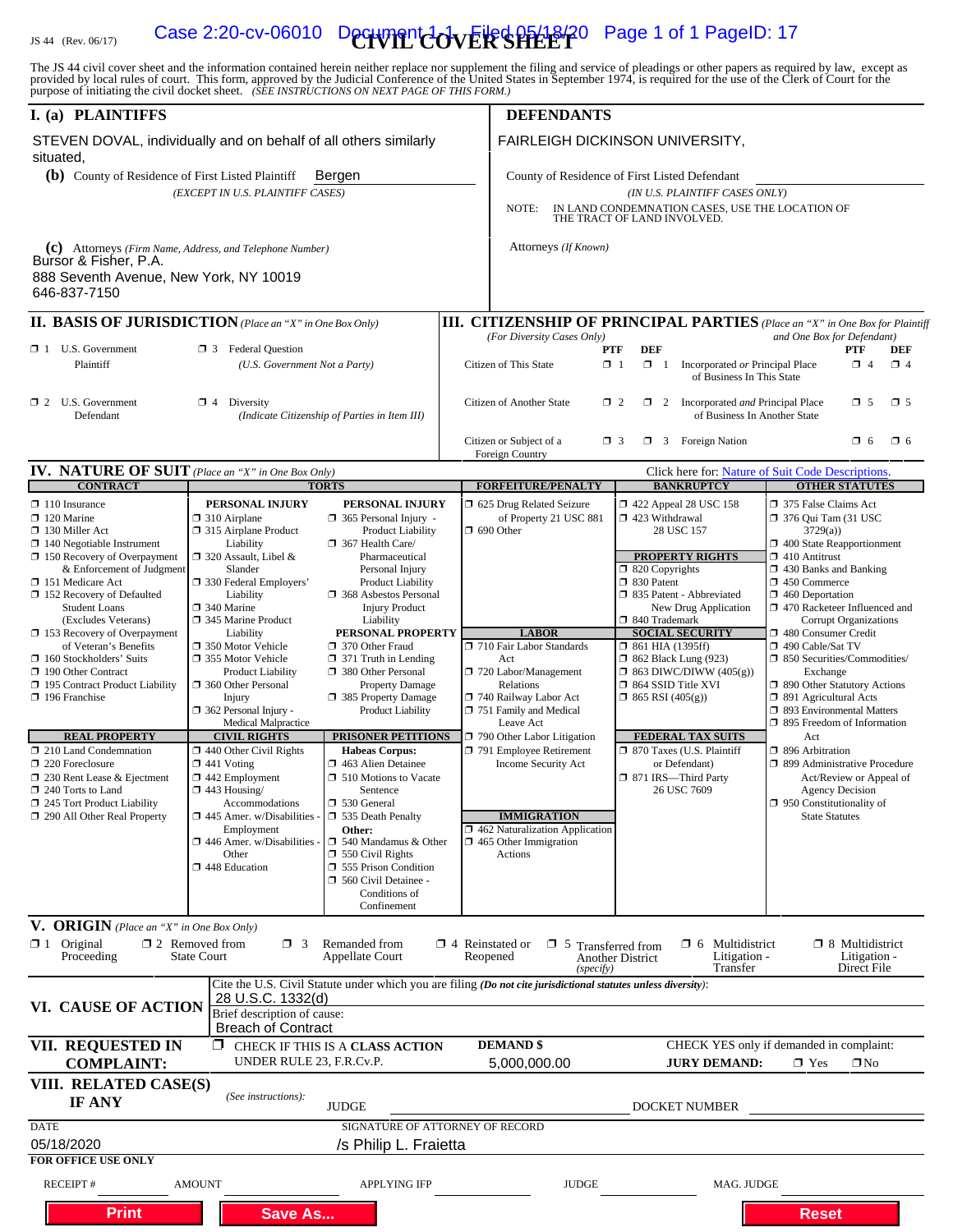Case 2:20-cv-06010 Document 1-2 Filed 05/18/20 Page 1 of 2 PageID: 18

AO 440 (Rev. 06/12) Summons in a Civil Action

## UNITED STATES DISTRICT COURT

for the

District of New Jersey

) )

STEVEN DOVAL, individually and on behalf of all others similarly situated,

) ) ) ) ) ) ) ) ) ) *Plaintiff(s)* v.  $\qquad \qquad \begin{array}{cc} \vee & \text{Civil Action No.} \end{array}$  20-cv-6010 FAIRLEIGH DICKINSON UNIVERSITY,

*Defendant(s)*

#### **SUMMONS IN A CIVIL ACTION**

To: *(Defendant's name and address)* Fairleigh Dickinson University 1000 River Rd. Teaneck, NJ 07666

A lawsuit has been filed against you.

Within 21 days after service of this summons on you (not counting the day you received it) — or 60 days if you are the United States or a United States agency, or an officer or employee of the United States described in Fed. R. Civ. P. 12 (a)(2) or  $(3)$  — you must serve on the plaintiff an answer to the attached complaint or a motion under Rule 12 of the Federal Rules of Civil Procedure. The answer or motion must be served on the plaintiff or plaintiff's attorney, whose name and address are: Philip L. Fraietta

Bursor & Fisher, P.A. 888 Seventh Avenue New York, NY 10019

If you fail to respond, judgment by default will be entered against you for the relief demanded in the complaint. You also must file your answer or motion with the court.

*CLERK OF COURT*

Date:

*Signature of Clerk or Deputy Clerk*